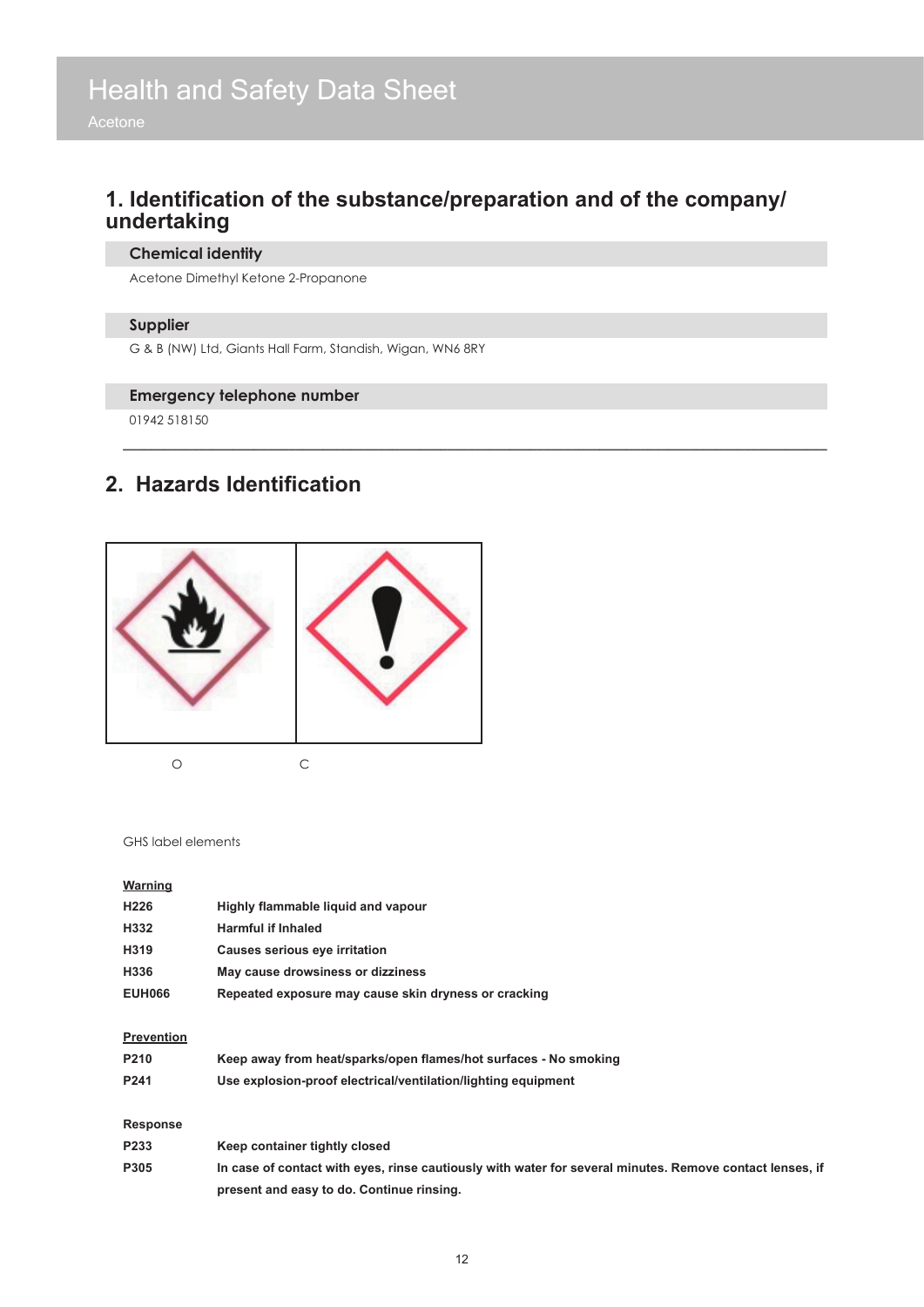| <b>Storage</b><br>P405 | Store locked up.                                                                                   |
|------------------------|----------------------------------------------------------------------------------------------------|
| Disposal<br>P501       | Dispose of content/container in accordance with local/regional/national/international regulations, |

### **3. Composition / Information on Ingredients.**

| <b>EINECS/ELINCS</b> | <b>CAS</b> number   | Index number | <b>Chemical Name</b> |
|----------------------|---------------------|--------------|----------------------|
| 200-662-2            | 67-64-1 2-Propanone | 606-001-00-8 | Acetone              |

**\_\_\_\_\_\_\_\_\_\_\_\_\_\_\_\_\_\_\_\_\_\_\_\_\_\_\_\_\_\_\_\_\_\_\_\_\_\_\_\_\_\_\_\_\_\_\_\_\_\_\_\_\_\_\_\_\_\_\_\_\_\_\_\_\_\_\_\_\_\_\_\_\_\_\_\_\_\_\_\_\_\_\_\_\_\_\_\_\_\_\_\_\_\_\_\_\_\_\_\_\_\_**

**\_\_\_\_\_\_\_\_\_\_\_\_\_\_\_\_\_\_\_\_\_\_\_\_\_\_\_\_\_\_\_\_\_\_\_\_\_\_\_\_\_\_\_\_\_\_\_\_\_\_\_\_\_\_\_\_\_\_\_\_\_\_\_\_\_\_\_\_\_\_\_\_\_\_\_\_\_\_\_\_\_\_\_\_\_\_\_\_\_\_\_\_\_\_\_\_\_\_\_\_\_\_**

### **4. First Aid Measures**

| <b>Affected Area</b> | Action                                                                                                                                                                                                               |
|----------------------|----------------------------------------------------------------------------------------------------------------------------------------------------------------------------------------------------------------------|
| General              | Immediately remove any clothing soiled by the<br>product                                                                                                                                                             |
| <i>Inhalation</i>    | Supply fresh air. If required, provide artificial respiration.<br>Keep patient warm. Consult doctor if symptoms persist.<br>In case of unconsciousness, place patient stably in side<br>position for transportation. |
| Skin contact         | Immediately wash with acidic soap and water and<br>rinse thoroughly.                                                                                                                                                 |
| Eye                  | Rinse opened eye for weveral minutes under running<br>water. Then consult a doctor.                                                                                                                                  |
| Ingestion            | Do not induce vomiting. Rinse out mouth and then<br>drink pllenty of water. If symptoms persist, consult a<br>doctor.                                                                                                |

### **5. Fire-Fighting Measures**

Suitable extinguishing agents: Alcohol resistant foam, Carbon Dioxide and extinguishing powder. Un suitable extinguishing agents: Full jet water stream.

Wear self contained respiratory protective device. Cool endangered receptacles with water spray. Despose of debris and contaminated water in accordance with official regulations.

**\_\_\_\_\_\_\_\_\_\_\_\_\_\_\_\_\_\_\_\_\_\_\_\_\_\_\_\_\_\_\_\_\_\_\_\_\_\_\_\_\_\_\_\_\_\_\_\_\_\_\_\_\_\_\_\_\_\_\_\_\_\_\_\_\_\_\_\_\_\_\_\_\_\_\_\_\_\_\_\_\_\_\_\_\_\_\_\_\_\_\_\_\_\_\_\_\_\_\_\_\_\_**

### **6. Accidental release measures**

| Person-related safety precautions:     | Wear protective equipment. Keep unprotected persons away.        |
|----------------------------------------|------------------------------------------------------------------|
|                                        | Ensure adequate ventilation. Keep away from sources of ignition. |
| Measures for environmental protection: | Do not allow to enter sewers/surface or ground water.            |
| Measures for cleaning/collecting:      | Absorb with liquid binding material diatomite, sand, Acid        |
|                                        | binders, universal binders or sawdust).                          |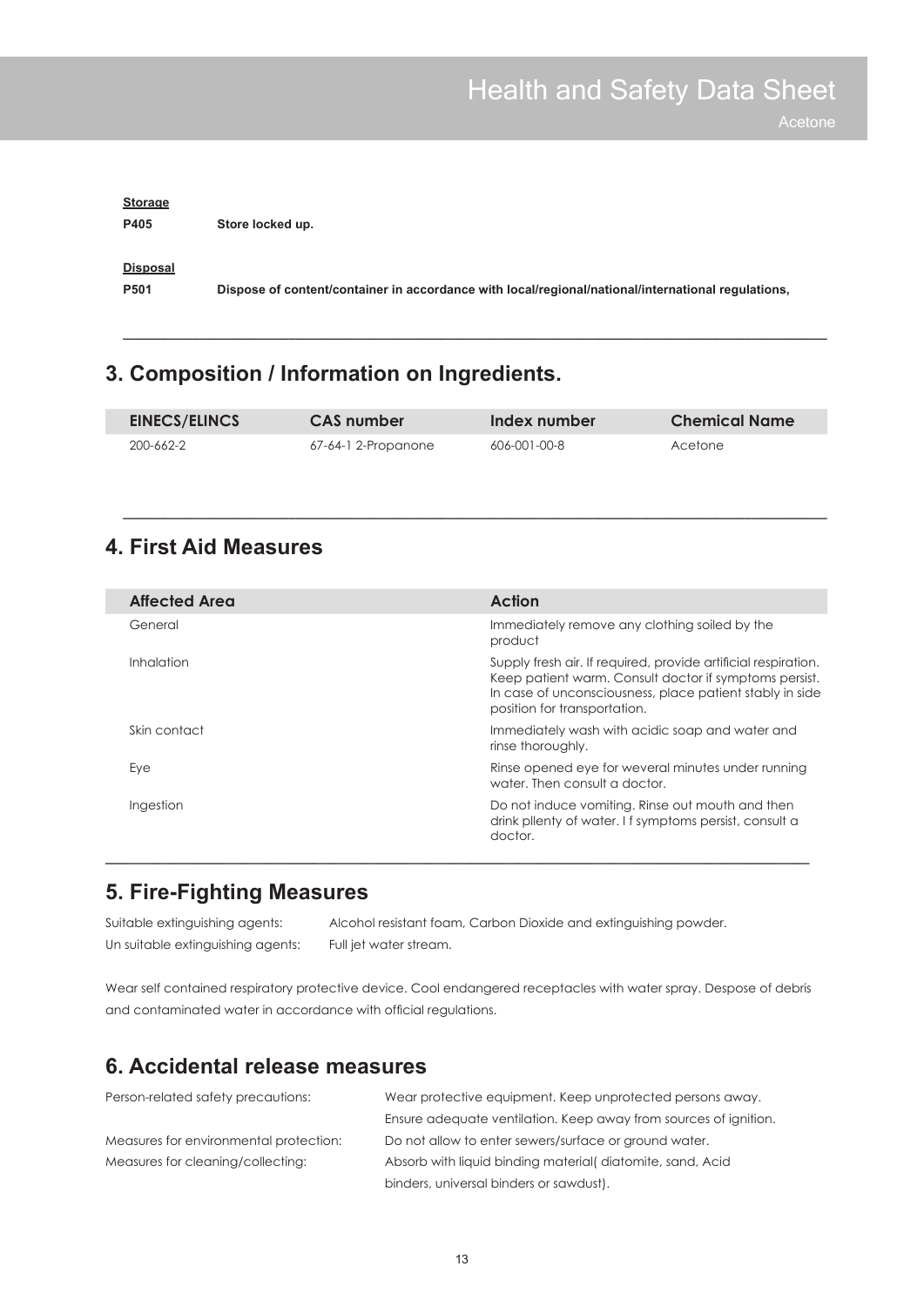### **7. Handling and storage**

#### **Handling**

Ensure good ventilation/exhaustion at the workplace. Store in cool, dry place in tightly closed containers. Keep ignition sources away – Do NOT Smoke. Protect against electrostatic charges.

**\_\_\_\_\_\_\_\_\_\_\_\_\_\_\_\_\_\_\_\_\_\_\_\_\_\_\_\_\_\_\_\_\_\_\_\_\_\_\_\_\_\_\_\_\_\_\_\_\_\_\_\_\_\_\_\_\_\_\_\_\_\_\_\_\_\_\_\_\_\_\_\_\_\_\_\_\_\_\_\_\_\_\_\_\_\_\_\_\_\_\_\_\_\_\_\_\_\_\_\_\_**

#### **Storage**

Store away from oxidising agents ans. Keep container tightly closed.

### **8. Exposure and Controls/ Personal Protection**

| Ingredients with limit values that require monitoring at the workplace |        |                                                                                                                                                                                                                                                                                                                                                                                                      |  |
|------------------------------------------------------------------------|--------|------------------------------------------------------------------------------------------------------------------------------------------------------------------------------------------------------------------------------------------------------------------------------------------------------------------------------------------------------------------------------------------------------|--|
| $200 - 662 - 2$ 2-Propanone                                            | OES    | Short – term value: $3620 \text{ mg/m}^3$ , 1500ppm<br>Long – term value: $500 \text{ mg/m}^3$ , 1210ppm                                                                                                                                                                                                                                                                                             |  |
| Personal protective equipment:                                         | Sk Bmg |                                                                                                                                                                                                                                                                                                                                                                                                      |  |
|                                                                        |        | General Protective and hygienic measures: Keep away from foodstuffs, beverages and food.<br>Immediately remove all soiled and contaminated clothing.<br>Wash hands before breaks and at the end of work.<br>Avoid contact with the skin and eves<br>Rubber Gloves, Butyl Rubber, PVC or Natural Rubber.<br>Body protection: use protective suit.<br>Body Protection: Impervious protective clothing. |  |

**\_\_\_\_\_\_\_\_\_\_\_\_\_\_\_\_\_\_\_\_\_\_\_\_\_\_\_\_\_\_\_\_\_\_\_\_\_\_\_\_\_\_\_\_\_\_\_\_\_\_\_\_\_\_\_\_\_\_\_\_\_\_\_\_\_\_\_\_\_\_\_\_\_\_\_\_\_\_\_\_\_\_\_\_\_\_\_\_\_\_\_\_\_\_\_\_\_\_\_\_\_**

**\_\_\_\_\_\_\_\_\_\_\_\_\_\_\_\_\_\_\_\_\_\_\_\_\_\_\_\_\_\_\_\_\_\_\_\_\_\_\_\_\_\_\_\_\_\_\_\_\_\_\_\_\_\_\_\_\_\_\_\_\_\_\_\_\_\_\_\_\_\_\_\_\_\_\_\_\_\_\_\_\_\_\_\_\_\_\_\_\_\_\_\_\_\_\_\_\_\_\_\_\_**

#### **9. Physical and Chemical Properties**

| Change in condition:                                |                                                |  |
|-----------------------------------------------------|------------------------------------------------|--|
| <b>Boiling Point:</b>                               | $56.2 \square$ C                               |  |
| Melting point:                                      | $-95$ C                                        |  |
| <b>Flash Point:</b>                                 | $-16$ $\Box$ C                                 |  |
| Auto-ignition                                       | 465 ⊟C                                         |  |
| Density at $20\square$ C - 0.79 g/cm <sup>3</sup>   |                                                |  |
| Vapour density 4.46 g/cm                            |                                                |  |
| Vapour Pressure: 181 h Pa                           |                                                |  |
|                                                     | Solubility in water at $20 \square C - 19$ g/l |  |
| Viscosity Dynamic at 20 <sup>1</sup> C - 0.59 m Pas |                                                |  |

**Change in condition: Explosion Limits: Lower: 2.6 Vol% Upper 12.8% Vol** 

**\_\_\_\_\_\_\_\_\_\_\_\_\_\_\_\_\_\_\_\_\_\_\_\_\_\_\_\_\_\_\_\_\_\_\_\_\_\_\_\_\_\_\_\_\_\_\_\_\_\_\_\_\_\_\_\_\_\_\_\_\_\_\_\_\_\_\_\_\_\_\_\_\_\_\_\_\_\_\_\_\_\_\_\_\_\_\_\_\_\_\_\_\_\_\_\_**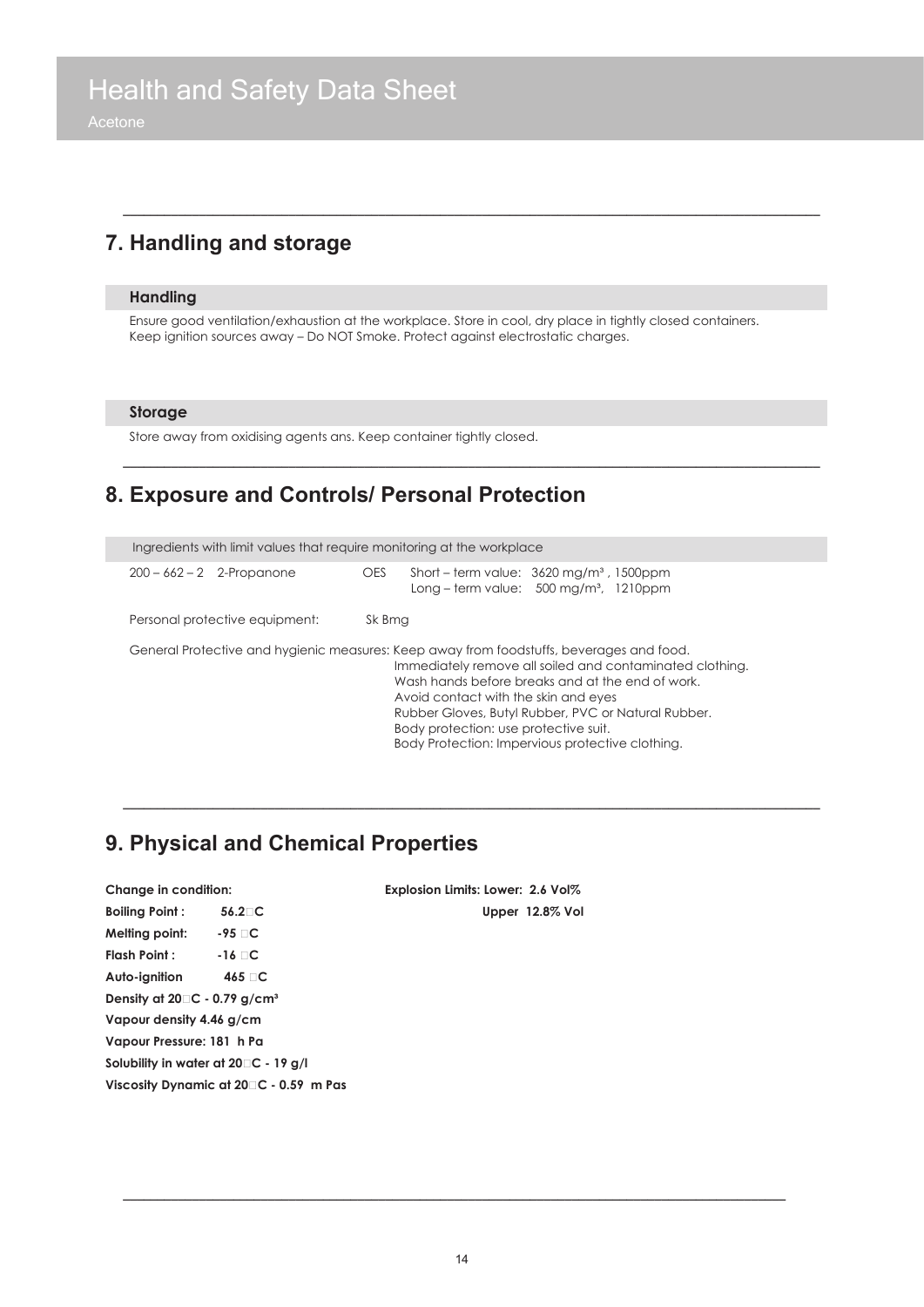### **10. Stability and Reactivity**

#### **Thermal decomposition/conditions to be avoided**

No decomposition if used according to recommended specification.

#### **Hazardous Reactions**

May react with strong acids and alkalis,

#### **Decomposition and decombustion products**

Carbon Monoxide and Carbon Dioxide. Poisonous gases and vapours

**\_\_\_\_\_\_\_\_\_\_\_\_\_\_\_\_\_\_\_\_\_\_\_\_\_\_\_\_\_\_\_\_\_\_\_\_\_\_\_\_\_\_\_\_\_\_\_\_\_\_\_\_\_\_\_\_\_\_\_\_\_\_\_\_\_\_\_\_\_\_\_\_\_\_\_\_\_\_\_\_\_\_\_\_\_\_\_\_\_\_\_\_\_\_\_\_\_\_\_\_\_**

### **11. Toxicological Information**

| Oral<br><b>LD50</b><br>5800 mg/kg rat                                     |  |  |
|---------------------------------------------------------------------------|--|--|
| >20000 mg/kg rabbit<br>Dermal<br><b>LD50</b>                              |  |  |
| <b>Inhalative</b><br>76 mg/l 4h rat<br><b>LC50/4h</b>                     |  |  |
| Primary skin irritant effect:                                             |  |  |
| On the Skin<br>No Irritant effect. Irritant to skin and mucous membranes. |  |  |
| On the eye:<br>Strong irritant with the danger of severe eye injury.      |  |  |
| Sensitization:<br>No sensitizing effects known                            |  |  |

### **12. Ecological Information**

 **Information about elimination(persistence and degradability): OECD 301 E >70% (DOC)**

| <b>Other information:</b>          | The product is easily Biodegradable                                  |
|------------------------------------|----------------------------------------------------------------------|
|                                    | IC 10 (16u) 100 mg/l (Scenedesmus subspicatus)                       |
| <b>Aquatic Toxicity:</b>           | LC 50 (96u) 100 ppm (daphnia magna)                                  |
| Additional ecological information: | Water hazard class 1 (German Regulation) (Assessment by list)        |
|                                    | Do not allow product to reach ground water or sewage system.         |
|                                    | Danger to drinking water, even if small quantities leak into ground. |

**\_\_\_\_\_\_\_\_\_\_\_\_\_\_\_\_\_\_\_\_\_\_\_\_\_\_\_\_\_\_\_\_\_\_\_\_\_\_\_\_\_\_\_\_\_\_\_\_\_\_\_\_\_\_\_\_\_\_\_\_\_\_\_\_\_\_\_\_\_\_\_\_\_\_\_\_\_\_\_\_\_\_\_\_\_\_\_\_\_\_\_\_\_\_\_\_\_\_\_\_**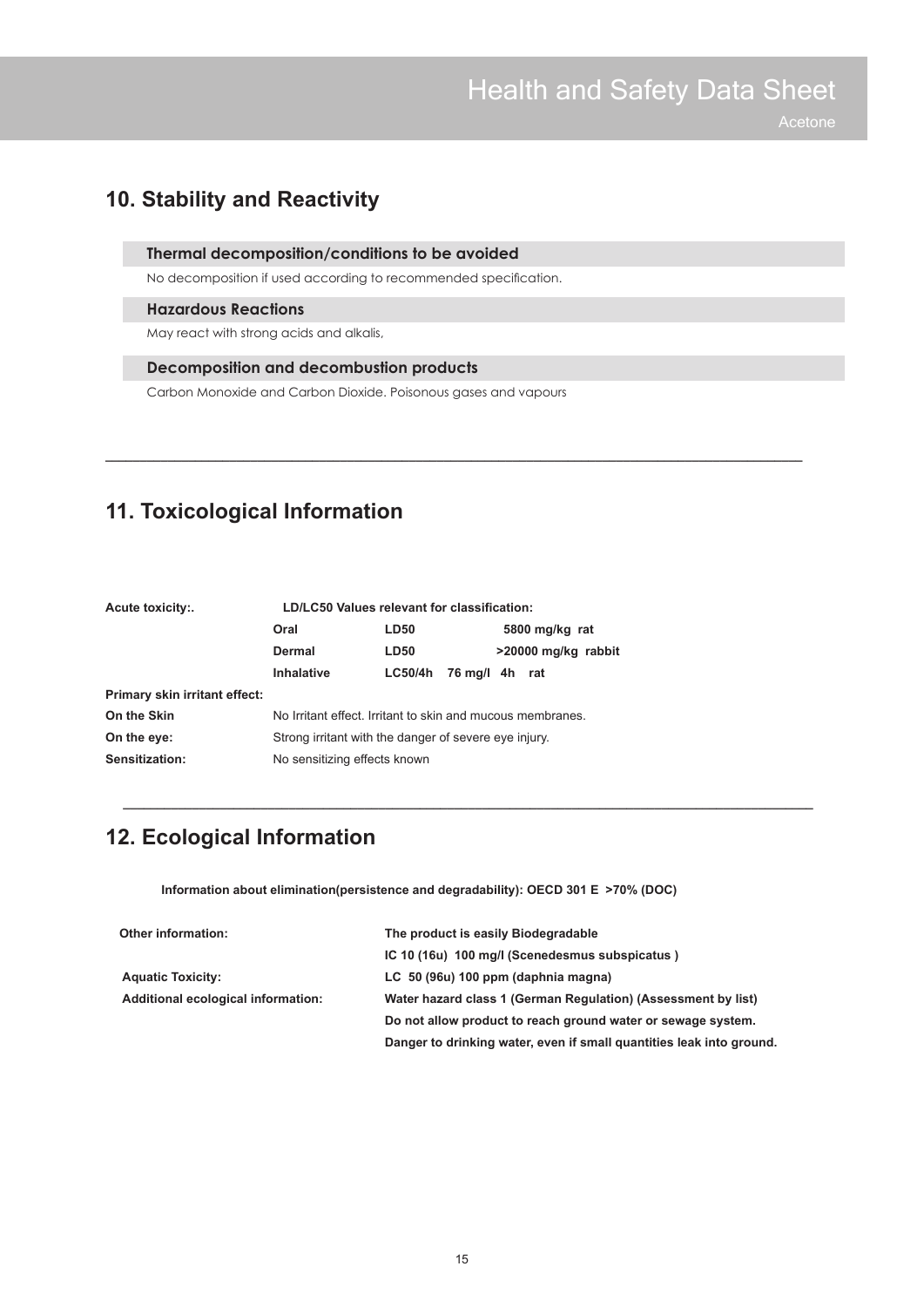### **13. Disposal Considerations**

#### **Product:**

| Recommendation: | Must not be disposed of with household rubbish. |
|-----------------|-------------------------------------------------|
|                 | Do not allow product to reach sewage system.    |

#### **Uncleaned packaging:**

Recommendation Disposal must be made according to Official Regulation.

### **14. Transport information**



| Land Transport        |                      |
|-----------------------|----------------------|
| ADR/RID class:        | 3 Flammable Liquids. |
| Danger code (Kemler): | 33                   |
| UN Number:            | 1090                 |
| Packaging Group:      | Ш                    |
| Hazard label:         | 3                    |
| Description of goods: | 1090 ACFTONE         |
|                       |                      |

### **15. Regulatory Information**

| Code letter:    | Harmful –                                                                      | <b>Highly Flammable</b><br>Hazard symbol: Xn - Harmful.                                                                                                                                                                                                                          |
|-----------------|--------------------------------------------------------------------------------|----------------------------------------------------------------------------------------------------------------------------------------------------------------------------------------------------------------------------------------------------------------------------------|
| Risk phrases:   | R <sub>11</sub><br>R <sub>20</sub><br>R36/37<br>R66                            | Highly Flammable<br>Harmful by Inhalation.<br>Irritating to eyes and respiratory system.<br>Repeated exposure may cause skin dryness or cracking.                                                                                                                                |
| Safety phrases: | S <sub>2</sub><br>S9<br>S <sub>16</sub><br>S24/25<br>S <sub>29</sub><br>S36/37 | Keep out of reach and sight of children.<br>Keep container in well ventilated place.<br>Keep away from sources of ignition - NO SMOKING.<br>Avoid contact with skin and eyes.<br>Do not empty into drains.<br>Wear suitable protective clothing, gloves and eye/face protection. |

**\_\_\_\_\_\_\_\_\_\_\_\_\_\_\_\_\_\_\_\_\_\_\_\_\_\_\_\_\_\_\_\_\_\_\_\_\_\_\_\_\_\_\_\_\_\_\_\_\_\_\_\_\_\_\_\_\_\_\_\_\_\_\_\_\_\_\_\_\_\_\_\_\_\_\_\_\_\_\_\_\_\_\_\_\_\_\_\_\_\_\_\_\_\_\_\_** 

**\_\_\_\_\_\_\_\_\_\_\_\_\_\_\_\_\_\_\_\_\_\_\_\_\_\_\_\_\_\_\_\_\_\_\_\_\_\_\_\_\_\_\_\_\_\_\_\_\_\_\_\_\_\_\_\_\_\_\_\_\_\_\_\_\_\_\_\_\_\_\_\_\_\_\_\_\_\_\_\_\_\_\_\_\_\_\_\_\_\_\_\_\_\_\_\_\_\_\_\_\_**